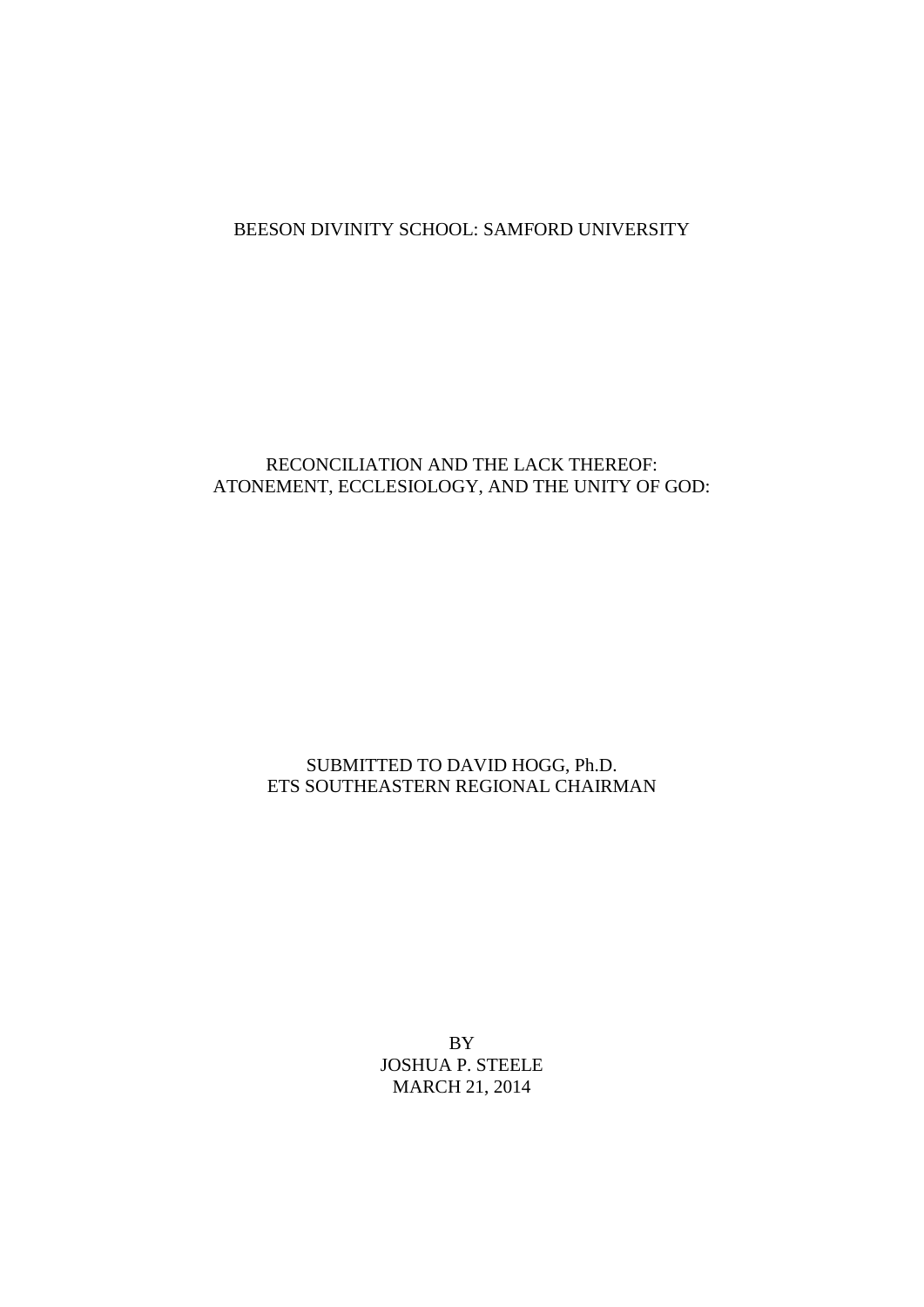#### ABSTRACT

This essay endeavors to demonstrate the theological and exegetical legitimacy of viewing the atonement as the act in which the one God fulfills his creative purposes by bringing his uniqueness and simplicity to bear on our sinful, divisive condition through the life, death, and resurrection of Jesus the Messiah in order to save a people to robust unity with himself, each other, and the entire creation. Given Adam Johnson's thesis regarding God's triune being-inact,<sup>1</sup> the fullness of the divine perfections, and the unity and diversity of Christ's saving work, I draw upon the theology of Karl Barth<sup>2</sup> and pertinent biblical data to frame a theory of the atonement based on the unity of God. Although the lack of ecclesiological unity is the impetus for my study, I choose primarily to emphasize the synthesis of God's unity and the doctrine of reconciliation. That is, I focus on the theological explanations within the atonement of *why* the church is to be unified. However, after framing a unity-based theory of the atonement, I conclude this study by casting a vision for the ecclesiological implications of such a theory.

<u>.</u>

<sup>1</sup> Adam Johnson, *God's Being in Reconciliation: The Theological Basis of the Unity and Diversity of the Atonement in the Theology of Karl Barth* (New York: T&T Clark, 2012).

<sup>2</sup> Karl Barth, *Church Dogmatics.* (eds. G.W. Bromiley and T.F. Torrance; trans. G.W. Bromiley; 5 vols in 14 parts; Edinburgh: T & T Clark, 1936-77; repr., Peabody, MA: Hendrickson, 2010). Henceforth all references to the *Dogmatics* will be in the following form: "CD I/1, 1."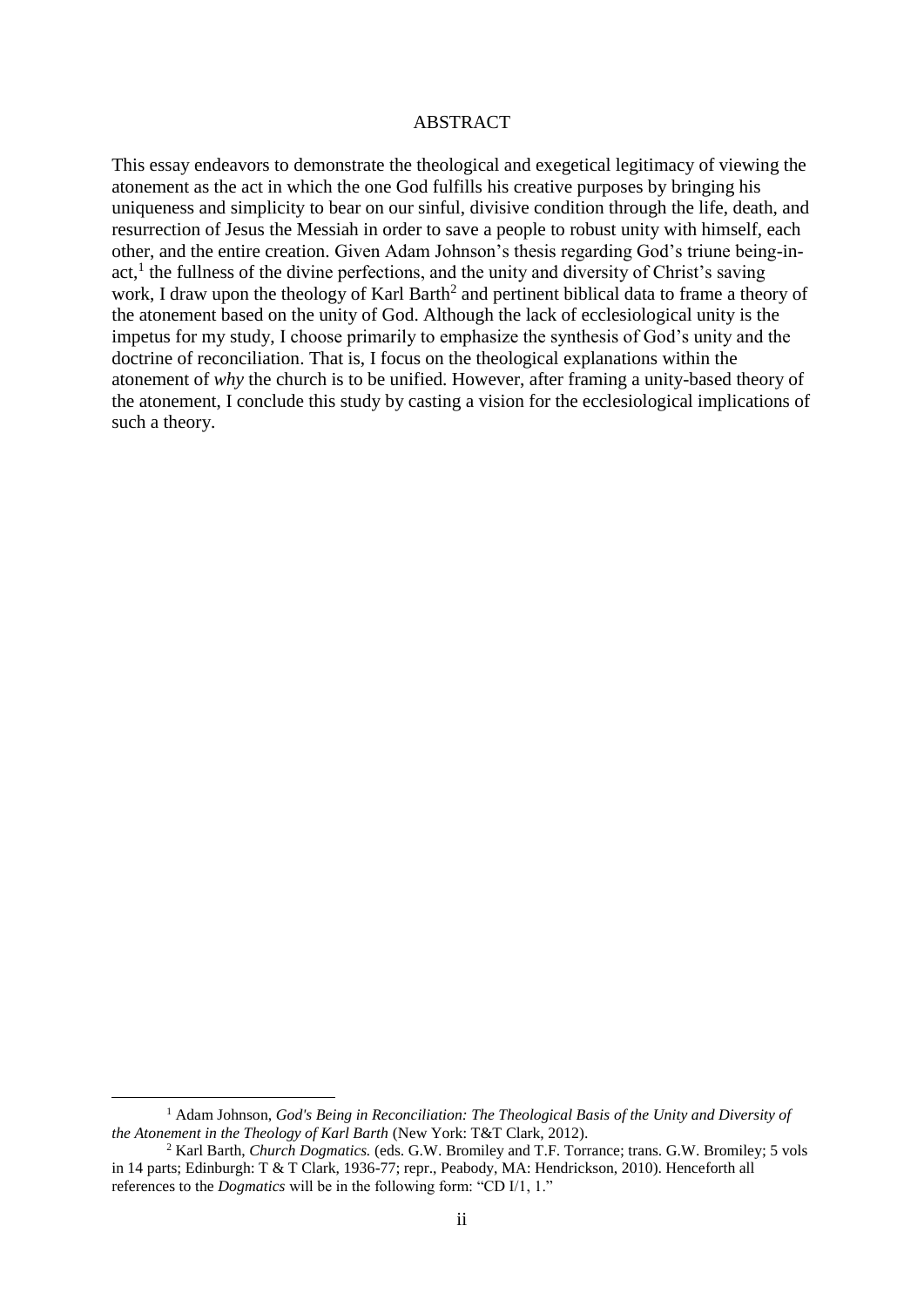#### INTRODUCTION: RECONCILIATION AND THE LACK THEREOF

The impetus for this study is a seemingly unanswered prayer. "If prayl that they will all be one, just as you, Father, are in me and I am in you. I pray that they will be in us, so that the world will believe that you sent me."<sup>3</sup> Ever since Jesus of Nazareth uttered these words, his followers have done what appears to be an increasingly-worse job of *being one*. Although claiming to follow the same Lord, Christians around the world are divided – having often judged it more important to be *correct* than to be *one*. 4

As a presupposition to my argument, I posit a link between the lack of ecclesiological reconciliation and the doctrine of reconciliation.<sup>5</sup> There appears to be a connection between atonement theology and church unity, or the lack thereof.<sup>6</sup> As Schmiechen claims, "the high level of confusion, disagreement, and at times, outright warfare between factions within a denomination suggests that multiple Christologies do not easily coexist. The reason for this is that theories of the atonement do in fact inspire particular forms of the church."<sup>7</sup> In search of the theological resources to address the problem of church unity through the nexus of ecclesiology and atonement theology, I turn to the doctrine of God and the divine attribute of unity.<sup>8</sup>

In this essay, I endeavor to demonstrate the theological and exegetical legitimacy of viewing the atonement as the act in which the one God fulfills his creative purposes by bringing his uniqueness and simplicity to bear on our sinful, divisive condition through the life, death, and resurrection of Jesus the Messiah in order to save a people to robust unity with himself, each other, and the entire creation. Given Adam Johnson's thesis regarding God's triune being-in-act,<sup>9</sup> the fullness of the divine perfections, and the unity and diversity

<u>.</u>

<sup>5</sup> Throughout this paper I use "doctrine of reconciliation," "doctrine of the atonement," and the various permutations thereof interchangeably. Blocher notes that "'atonement' (*at-one-ment*) has been, since the sixteenth century, the main English word for that which ensures right or happy relations with the Deity and removes obstacles to that end" Henri A.G. Blocher, "Atonement" in *Dictionary for Theological Interpretation of the Bible* (ed. Kevin J. Vanhoozer et al.; Grand Rapids: Baker Academic, 2005), 72.

For helpful overviews of atonement theology in addition to Blocher's article noted above, consider: Mark D. Baker, ed., *Proclaiming the Scandal of the Cross: Contemporary Images of the Atonement* (Grand Rapids: Baker Academic, 2006); James K. Beilby and Paul R. Eddy, eds., *The Nature of the Atonement: Four Views* (Downers Grove, IL: IVP Academic, 2006); Walter A. Elwell, "Atonement, Extent of" in *Evangelical Dictionary of Theology* (ed. Walter A. Elwell; Grand Rapids: Baker Academic, 2001), 114-116; L.L. Morris, "Atonement" in *Evangelical Dictionary of Theology* (ed. Walter A. Elwell; Grand Rapids: Baker Academic, 2001), 113-114; L.L. Morris, "Atonement, Theories of" in *Evangelical Dictionary of Theology* (ed. Walter A. Elwell. Grand Rapids: Baker Academic, 2001), 116-119; Andrew Sung Park, *Triune Atonement: Christ's Healing for Sinners, Victims, and the Whole Creation* (Louisville, KY: WJK, 2009); Peter Schmiechen, *Saving Power: Theories of the Atonement and Forms of the Church* (Grand Rapids: Eerdmans, 2005); Derek Tidball, David Hillborn, and Justin Thacker, eds., *The Atonement Debate: Papers from the London Symposium on the Theology of the Atonement* (Grand Rapids: Zondervan, 2008).

<sup>6</sup> McKnight suggests this link when he questions: "Could it be that we are not reconciled more in this world – among Christians, within the USA, and between countries – because we have shaped our atonement theories to keep our group the same and others out? I believe the answer to that question is unambiguously yes." Scot McKnight, *A Community Called Atonement.* (Nashville, TN: Abingdon, 2007), 5.

<sup>7</sup> Schmiechen, 354.

<sup>8</sup> Throughout this paper, I use "divine attribute" and "divine perfection" interchangeably.

<sup>9</sup> Put simply, God's "being-in-act" means that we cannot know *who God is* [being] apart from *what God does* [act], and vice versa. On this topic, Johnson notes: "This bond between God's being and his act is so

<sup>3</sup> John 17:21; NET.

<sup>4</sup> In fact, it could be argued that the *modus operandi* throughout church history has been to pursue unity in orthodoxy through division. This cost of unity in the pursuit of orthodoxy is periodically lamented by Roger E. Olson in *The Story of Christian Theology: Twenty Centuries of Tradition & Reform* (Downers Grove, IL: IVP, 1999).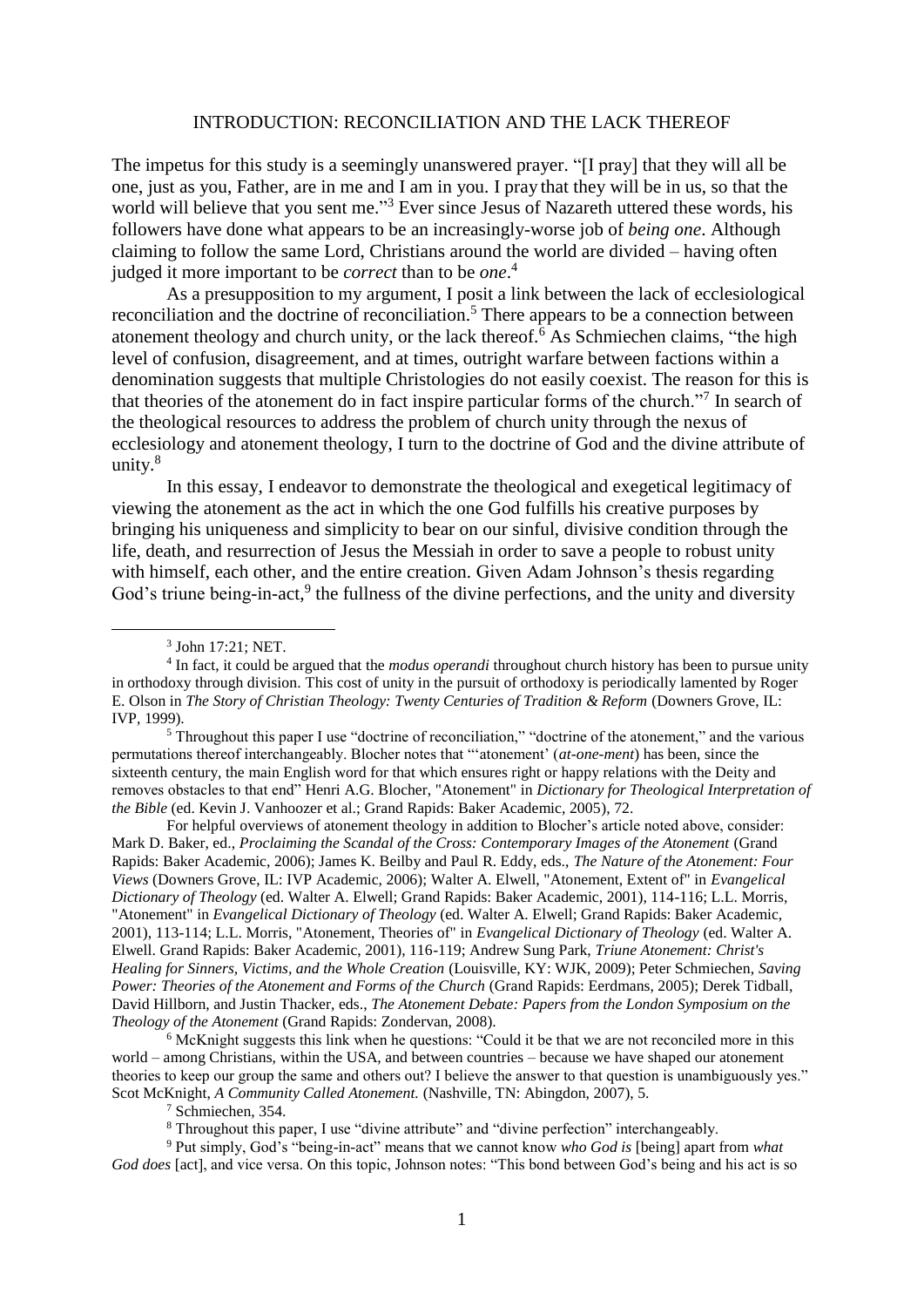of Christ's saving work, I draw upon the theology of Karl Barth<sup>10</sup> and the witness of Scripture to frame a theory of the atonement based on the unity of God. Although the lack of ecclesiological unity is the impetus for my study, I choose primarily to emphasize the synthesis of God's unity and the atonement – focusing on the theological explanations within the atonement of *why* the church is to be unified. However, after framing a unity-based atonement theory, I conclude by casting a vision for the ecclesiological implications of such.

### DIVINE PERFECTIONS AND ATONEMENT THEORIES

Adam Johnson's synthesis of Karl Barth's thought on theology proper and the doctrine of reconciliation provides the ideological framework for the task at hand. After lamenting the considerable paucity of "sustained theological reflection on the role of the doctrine of God as a whole...within the doctrine of the atonement,"<sup>11</sup> Johnson proposes and defends the following thesis:

Barth's understanding of God's triune being-in-act in the fullness of the divine perfections, brought to bear upon our sinful condition in the fulfillment of his covenantal purposes through the person and work of Jesus Christ, provides the proper theological framework for developing the doctrine of the atonement, and contains within itself the basis and the impetus for a theological explanation of the unity and diversity of Christ's atoning work.<sup>12</sup>

The "key" to unlocking the unity and diversity of the atonement is the *subject* of the act: the triune God in the fullness of his divine perfections. The corollary to this is that "every theory of the atonement necessarily relies on one or more divine perfections in its construal of our sin and Christ's saving work."<sup>13</sup> What is more, this corollary can be reversed: atonement theories can be built from the ground up, so to speak, upon the foundation of the divine perfections, with Scripture as our guide. Johnson rightly claims that "the Church is bound by the biblical witness to God's self-revealing work of salvation to understand the doctrine of reconciliation in light of each of the divine perfections."<sup>14</sup>

Although my goal is to understand the atonement in light of *unity*, this exploration of the doctrine is *not* designed to be the one atonement theory to explain all others. 15

intimate that they are, in fact, identical. Barth writes: 'God's essence and work are not twofold but one. God's work is His essence in its relation to the reality which is distinct from him' (CD I/1, 371). [...] God's essence is his life, and…his work toward us is the event in which he shares his life and therefore his essence with us." Therefore, God's being and act unite as he "shares with us his own proper life in the event of his working in, with and among us, in the event of creation, revelation, reconciliation, and redemption" (Adam Johnson, *God's Being in Reconciliation: The Theological Basis of the Unity and Diversity of the Atonement in the Theology of Karl Barth* (New York: T&T Clark, 2012), 33-4).

<sup>&</sup>lt;sup>10</sup> Karl Barth, *Church Dogmatics.* (eds. G.W. Bromiley and T.F. Torrance; trans. G.W. Bromiley; 5 vols in 14 parts; Edinburgh: T & T Clark, 1936-77; repr., Peabody, MA: Hendrickson, 2010). Henceforth all references to the *Dogmatics* will be in the following form: "CD I/1, 1."

<sup>11</sup> Johnson, *God's Being in Reconciliation*, 9.

<sup>12</sup> Johnson, *God's Being in Reconciliation*, 10.

<sup>13</sup> Johnson, *God's Being in Reconciliation*, 199.

<sup>14</sup> Johnson, *God's Being in Reconciliation*, 126.

<sup>&</sup>lt;sup>15</sup> Because the same perichoretic unity-in-diversity of God's triunity also characterizes his perfections. it is only legitimate to talk about a single divine perfection if we operate in the same manner as when speaking of any one person of the Trinity despite the *perichoresis.* The doctrine of appropriations, which allows us to attribute particular words and/or deeds to Father, Son, or Holy Spirit, can also be applied to the divine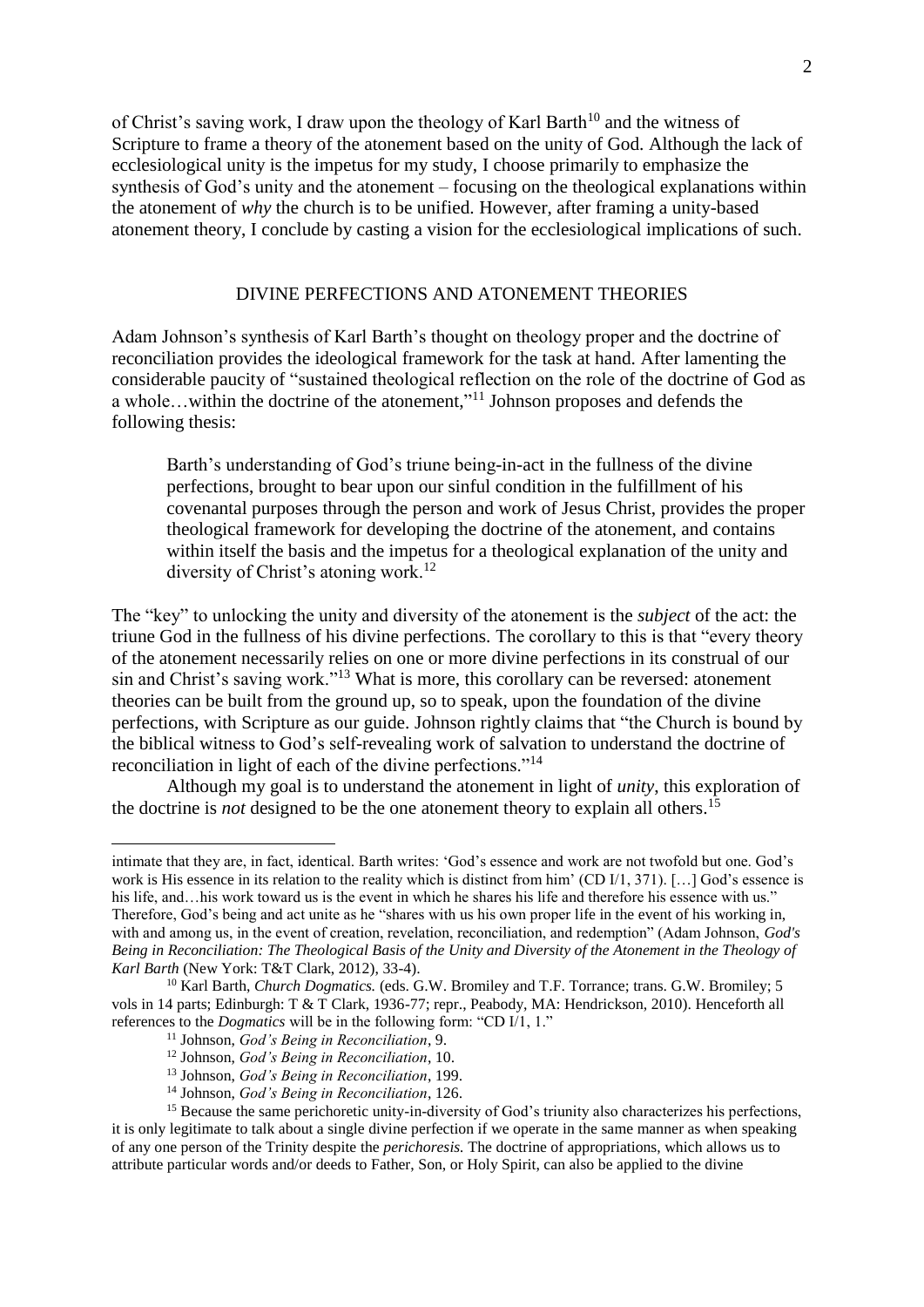Nevertheless, my burden is to show that unity is not just a secondary characteristic or result of the atonement, but an essential part of Christ's saving work.<sup>16</sup>

## A UNITY-BASED THEORY OF THE ATONEMENT

The following framework will determine the contours of my proposed atonement theory: (1) *the doctrine of God*, emphasizing a particular divine perfection; (2) *the nature of sin* as "that which opposes God and his will;" (3) *the person and work of Christ*, explaining his life, death, and resurrection as the victorious intersection of God over sin; and (4) *salvation* as "that for which Christ saves us" in fulfillment of the creative and covenantal purposes of  $God.<sup>17</sup>$ 

#### **God is One: Unity Defined**

Barth boldly claims that "all the perfections of the divine being taken together, can be summed up in this one conception. If we understand it rightly, we can express all that God is by saying that God is One." <sup>18</sup> However, understanding this divine perfection *rightly* is crucial, for Barth always cautions against the abstraction or absolutizing of the divine attributes.<sup>19</sup> God defines his perfections, not vice versa.

It does no good, then, to begin this theological venture by postulating various absolute definitions of oneness. "We must say that God is the absolute One," Barth warns, "but we cannot say that the absolutely one is God."<sup>20</sup> Similarly, "when the unity of God is turned into the divinity of unity there can only result what are actually caricatures of God."<sup>21</sup> Indeed, at

perfections, allowing us "to temporarily and provisionally attribute specific divine perfections, as it were, to theories of the atonement, so as to bring to our attention the truly incomprehensible richness of Christ's saving work." Johnson, *God's Being in Reconciliation*, 117.

However, when speaking of any member of the Trinity, the doctrine of appropriations must always be held in tension with the rule *opera trinitatis ad extra sunt indivisa* (the external operations of the Trinity are undivided). God accomplishes all of his acts as Father, Son, and Holy Spirit, albeit in a full, diverse, and differentiated way proper to each person of the Godhead. The parallel is also true when speaking of the divine perfections, which are "fully and equally present and active in Christ's reconciling work." Johnson, *God's Being in Reconciliation*, 79-80; 117.

<sup>&</sup>lt;sup>16</sup> The closest extant study to my approach in this paper is quite possibly Constantine Scouteris, "People of God - its Unity and its Glory: Discussion of John 17:17-24 in Light of Patristic Thought," *GOTR* 30 (1985): 399-420 or T. F. Torrance's, "The Atonement and the Oneness of the Church," *SJT* 7 (1954): 245-269. However, in my own study, most other discussions of the atonement only mention unity or oneness quite briefly. For example, Barth speaks of unity between Jews and Gentiles and within the Church as "indirect view[s] of the singleness and uniqueness of God." He later notes that "all this is, after all, only the indirect conception which serves as a basis for confession of the one God" (CD II/1, 454-5). Acknowledging the truth of Barth's statements, I nevertheless endeavor to show that viewing the atonement through the lens of God's oneness makes human unity even more important.

<sup>17</sup> Adam Johnson proposes this framework in *Atonement: A Guide for the Perplexed* (New York: T&T Clark, forthcoming), 31-4.

<sup>&</sup>lt;sup>18</sup> CD II/1, 442. Furthermore, God is "the only being who is really one. His unity is His freedom, His aseity, His deity." CD II/1, 447.

 $19$  "The relation between subject and predicate is an irreversible one when it is a matter of God's perfections," which "are determined and also circumscribed wholly and completely by his deity." CD II/1, 448.

 $20$  CD II/1, 448.

 $21$  CD II/1, 450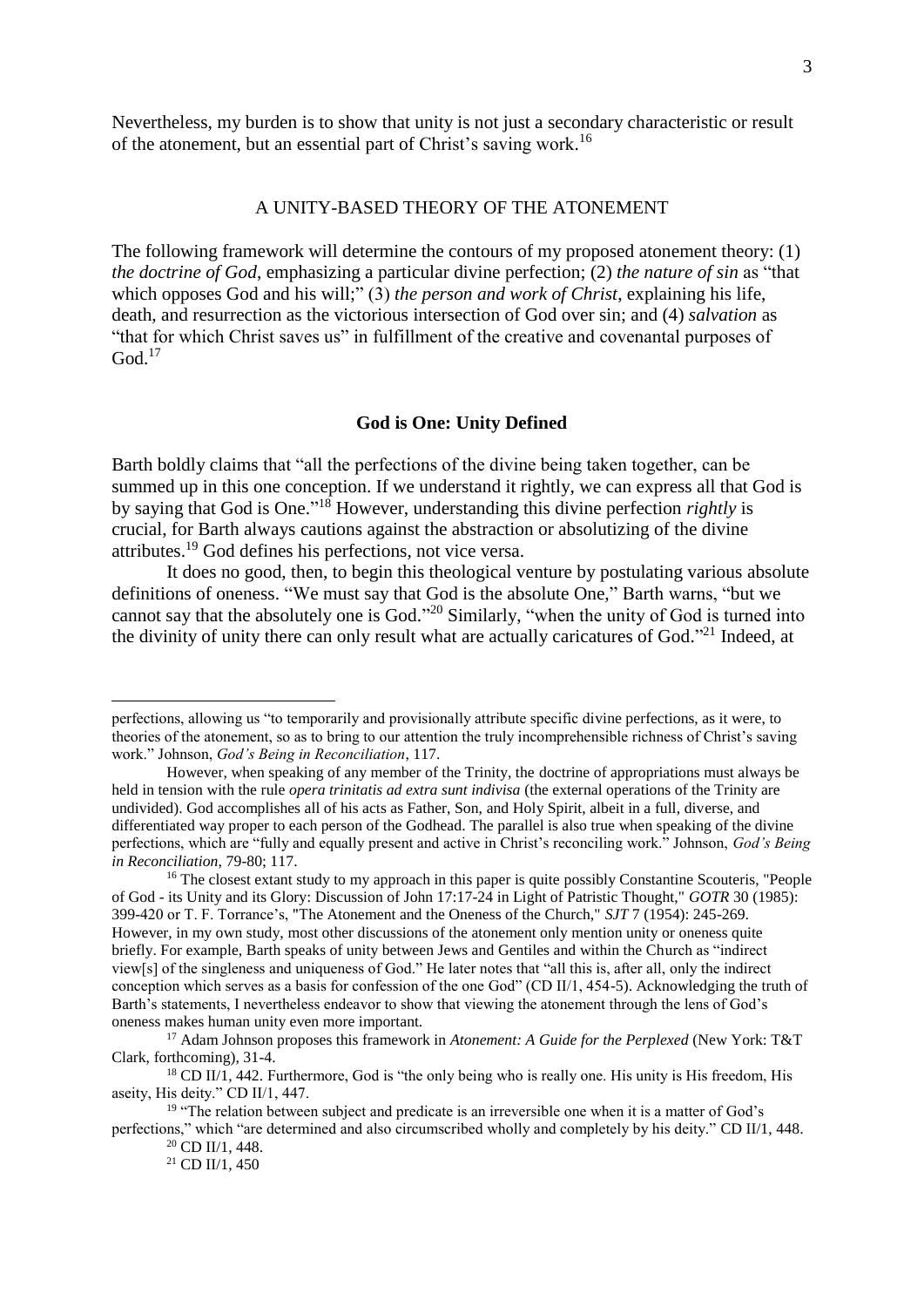the core of the disunity from which humanity must be saved is a misunderstanding of what true unity is – what Barth calls the "religious glorification of the number 'one." $22$ 

With this caution in mind, to define the divine perfection of unity we look to God himself, who is truly and completely One, as opposed to everything in the universe which is not God. This oneness, however, has two dimensions: external uniqueness (*singularitas*) and internal simplicity (*simplicitas*). God is one – unique in his simplicity and simple in his uniqueness.

## Uniqueness

The triune God in the fullness of the divine perfections is unique in that he is utterly without equal. This uniqueness is proper to the divine essence – not contingent upon creation, for God would still be unique even if nothing else apart from him existed. Because he *alone* is the self-existent one, Barth explains, "everything else is what it is by him, and therefore [is unique] only dependently, in a contingent and figurative sense, and therefore not in a way that competes with God." <sup>23</sup> Barth rightly inveighs:

A being which was not unique, and not this unique being, would not be God. For this reason any so-called or would-be God which has a second god alongside it is bound to be a false god or no god. The very moment we conceive of a second person or thing of the same kind as God, even if it possesses only one attribute of the divine being, we cease to think of God as God. […] To be one and unique is true only of him in the sense proper to him. $^{24}$ 

This foundational tenet of the Christian faith is antithetical to the claims of idolatry and polytheism. God's external uniqueness casts all false gods into nothingness and renders all other forms of uniqueness relative. He alone is God alone.

## Simplicity

1

The internal complement to God's external uniqueness is his simplicity. For God to be *simple* does not mean that he is uncomplicated or easily-understood. Rather, in Barth's terms, "in all that he is and does, he is wholly and undividedly himself," and "at no time or place is he composed out of what is distinct from himself […] at no time or place, then, is he divided or divisible."<sup>26</sup> To prevent the import of our own abstractions of simplicity as homogenous, dull, and *simplistic* in the pejorative sense, Barth clarifies that what it means for God to be simple must be considered in light of the Trinity, the fullness of the divine perfections, and God's being-in-act.<sup>27</sup>

 $22$  CD II/1, 448. See discussion below: "Sin: Unity Perverted."

<sup>23</sup> CD II/1, 443.

<sup>24</sup> CD II/1, 442-3. To quote Tertullian: "God, if he is not one, is not." "*Deus, si non unus est, non est.*" Tertullian, *Adversus Marcionem*, I,3; quoted by Barth, CD II/1, 443

<sup>26</sup> CD II/1, 445.

<sup>&</sup>lt;sup>27</sup> "[God] is One even in the distinctions of the divine persons of the Father, the Son, and the Holy Spirit. He is One even in the wealth of his distinguishable perfections. In specific things that he is and does, He never exists in such a way as to be apart from other things that he also always is and does. But in all other things he also is and does these specific things. And as he is and does these specific things, he also is and does all other things." CD II/1, 445.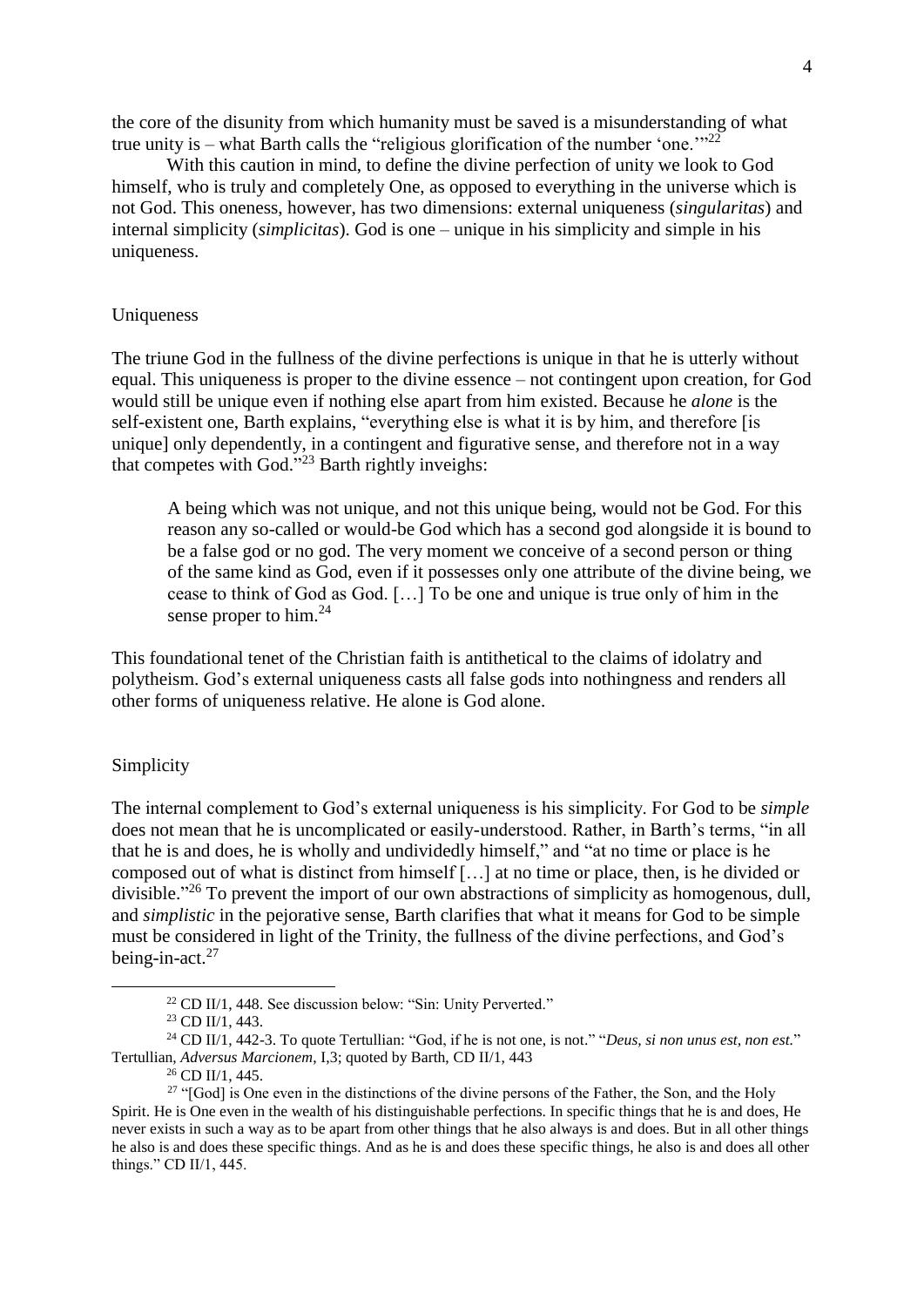The simple unity of God cannot refer to simplistic homogeneity, for God has eternally existed in the *otherness* contained within the Trinity. At the intersection of divine unity and otherness is this *perichoresis*, or mutual interpenetration, of the divine persons – enabling the Godhead to be one even in the distinctions of the Three, each person of the Trinity comprehended in terms of its relation to the other two.<sup>28</sup> In the same manner, the Trinitarian pattern of the divine perfections means that God is still able to be one despite possessing innumerable attributes. And finally, because God never separates who he is from what he does, he is united in being and act. This diverse and relational unity must inform our notions of what divine simplicity entails.

Externally and internally, then, God is one in his uniqueness and simplicity – unequaled and undivided.

### Creation: Unity Shared

At creation, God shares his unity in both aspects, extending the same kind of unity which is appropriate to the Godhead outward to that which is not  $God.^{29}$ . This extension has important implications for the created order, for as Barth notes, "recognition of the unity of God is the human response to the summons and action of this incomparable and undivided being."<sup>30</sup> However, this epistemic recognition was eternally designed to coincide with an ontic reality.<sup>31</sup> The proper creaturely response to God has always entailed knowing and being, recognizing and doing – taking into account both the external and internal dimensions of God's unity. The proper epistemic and ontic responses to God's oneness can both be seen in the Great *Shema* of Deut 6:4-5.

First, God demands that his external uniqueness be recognized. This is the sense in which God's oneness is referred to at Deut 6:4 – "Listen, Israel: YHWH is our God, YHWH is one!" This introductory distillation of the covenant principles demands Israel's loyalty to YHWH alone, above all other false gods and idols.<sup>32</sup> As elsewhere in Deuteronomy, the Israelites are urged toward covenantal faithfulness on the basis of YHWH's intrinsic uniqueness and his unique relationship with them.<sup>33</sup> This reflects God's creative purposes as a microcosm (respective to Israel) of the universally appropriate creaturely response to divine uniqueness.

Second, God desires to share his internal simplicity with humanity.<sup>34</sup> Humanity was to be simple (undivided) in its relationship with itself, the rest of creation, and with God. This is also in the *Shema*. According to McConville, the syntax of Deut 6:4, with *ekhad* ("one") in the final climactic position, suggests that "'oneness' is in some sense part of YHWH's nature. The nuance shifts therefore from 'uniqueness' to 'unity', or integrity. YHWH is one and

<sup>28</sup> See McKnight, 16; CD II/1, 445.

<sup>29</sup> Barth maintains that this act does not imply "a commixture or [ontological] identification of God with the world, or…a kind of outgoing of God from himself." CD II/1, 446.

<sup>30</sup> CD II/1, 450.

<sup>&</sup>lt;sup>31</sup> I am grateful to Adam Johnson for making me aware of this important clarification. Indeed, immediately after the previous quote, Barth unites the epistemic and ontic characteristics of the creaturely response: "It [the recognition of God's unity] is the [epistemic] recognition of his promise under which man is placed. It is [ontic] obedience to his command, which is given man and accepted by him." CD II/1, 450.

<sup>32</sup> J.G. McConville, *Deuteronomy* (Apollos 5; Downers Grove, IL: IVP, 2002), 139.

<sup>33</sup> Deut 4:39-40; 5. See McConville, 139.

<sup>&</sup>lt;sup>34</sup> This creative, relational initiative is completely appropriate to the divine essence, which has always contained *otherness* within its threefold repetition as Father, Son, and Holy Spirit.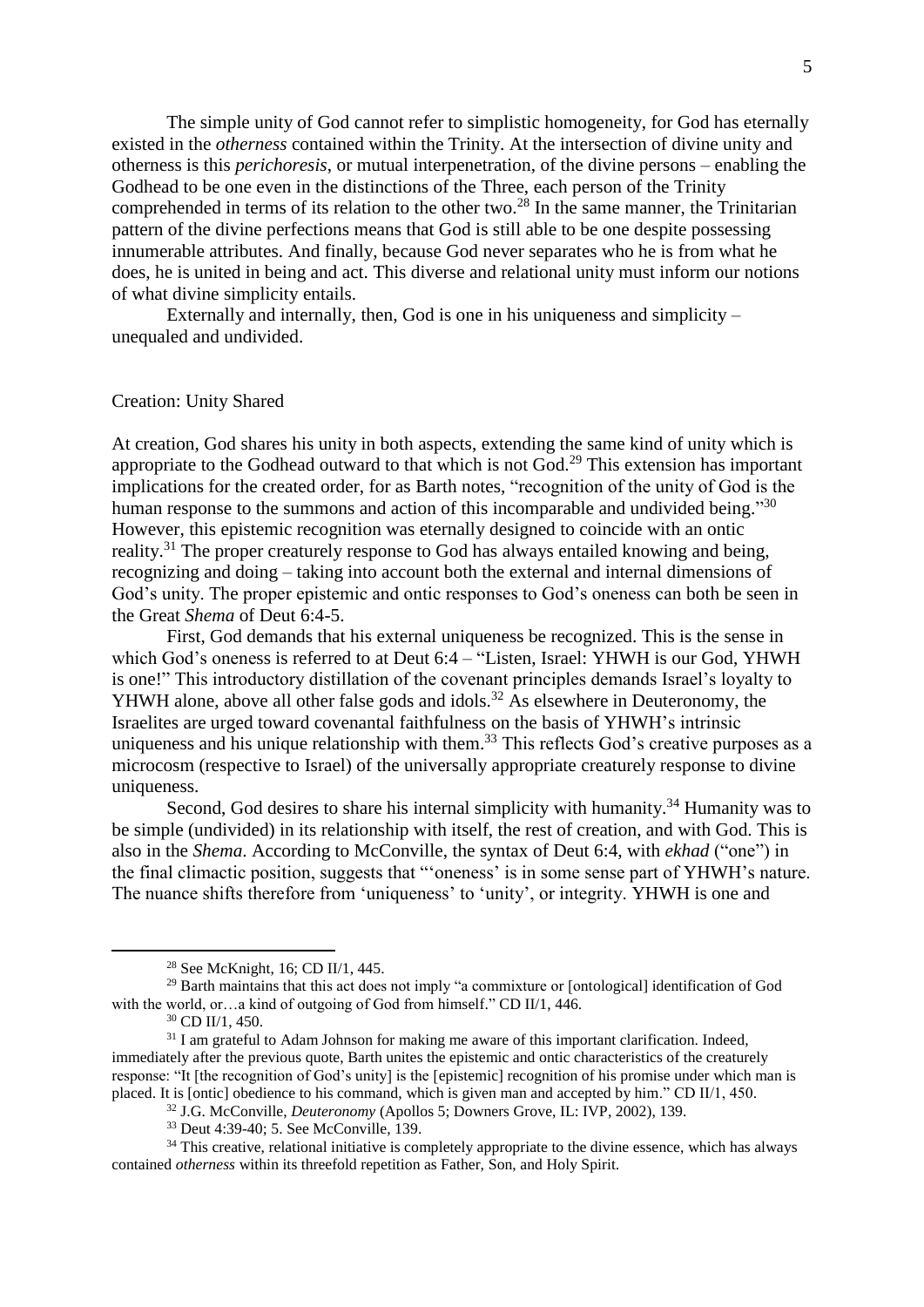indivisible."<sup>35</sup> On the basis of this divine oneness, Israel was to love God in complete devotion, as the very next verse commands: "You must love YHWH your God with your whole mind, your whole being, and all your strength" (Deut  $6:5$ ).<sup>36</sup> Projected onto creation at large, the *Shema* calls humanity to undivided devotion to the God who is One.

## **Sin: Unity Perverted**

With God's unique and simple oneness in mind, sin is divisive schism which perverts the divine aspects of unity, both externally and internally.<sup>37</sup> First, sin ignores and profanes God's unique unity through idolatry.<sup>38</sup> Although God's unity should lead to faithful worship, humans worship instead the false gods of self and created things – whether wood or wealth.<sup>39</sup>

Second, sin twists God's robust, simple unity into schism, the demonization of otherness, and the construction of false unities. We humans are no longer simple beings, for the schism has infected our very selves. As Scouteris observes, "through sin, man became a stranger to his communion with God, a stranger to his fellowship with the human 'other,' and even a stranger to himself. Sin, as a decomposition and separation, effects both the disorganization and the disruption of the human person itself."<sup>40</sup>

Sin implants within humanity the desire to rebel against the one God and fragment into countless factions – false unities which deny the appropriate value of diversity and otherness. Instead of welcoming the *other*, we are far more likely to crucify her – losing sight of God's uniqueness and making a mockery of his simplicity.

## Fall: Distance and Exile

When sin enters the created order, God responds with distance until true unity can be achieved. Just as God's righteousness takes the appropriate *redemptive mode* of wrath when confronted with sin as unrighteousness,  $41$  God's unity takes the redemptive mode of exile or separation in the presence of sin as schism or false unity. This strong reaction is possible because it is appropriate for the Trinity to "stretch" in its dynamic *perichoresis*. <sup>42</sup> Because

1

<sup>38</sup> "By the free acceptance of sin, the innate connection between man and God was destroyed. And so man, instead of loving God and being his servant, in a world of which he was designed to be prophet, priest, and king, became an alien and a stranger. In fact, sin consists in the limitation of man to his individuality." Scouteris, 410.

 $39$  This leads to an endless cycle of desperate attempts to satiate human cravings and desires. "Sin abolishes man as a person. It is a decomposition of his very being, it makes him live this divided and disorganized life for himself, and thus it deprives him of the possibility of living in fellowship with others and with God." Scouteris, 411.

<sup>40</sup> Scouteris, 410.

<sup>41</sup> As argued by Jeremy J. Wynne, *Wrath Among the Perfections of God's Life* (New York: T&T Clark, 2010). I am indebted to him for the phrase "redemptive mode."

<sup>42</sup> See Johnson's discussion of Barth's thought on triune separation without rupture or division (*God's Being in Reconciliation*, 75-7). The concepts of triune otherness, distance, separation, and stretching prove crucial to the atonement at several different junctures. For example, "a god who does not exist in threefold

<sup>&</sup>lt;sup>35</sup> McConville, 141.

<sup>36</sup> McConville, 142.

<sup>&</sup>lt;sup>37</sup> Scouteris, 407-9. Bringing the doctrine of God and the divine perfections to bear on the doctrine of the atonement provides the theological resources for addressing the unity and diversity of the reconciliation of God with humanity and humanity with God (a summary of Johnson's thesis in *God's Being in Reconciliation*). Necessarily, then, this approach also provides the resources for understanding the complex characteristics of sin as that which opposes God and his creative purposes.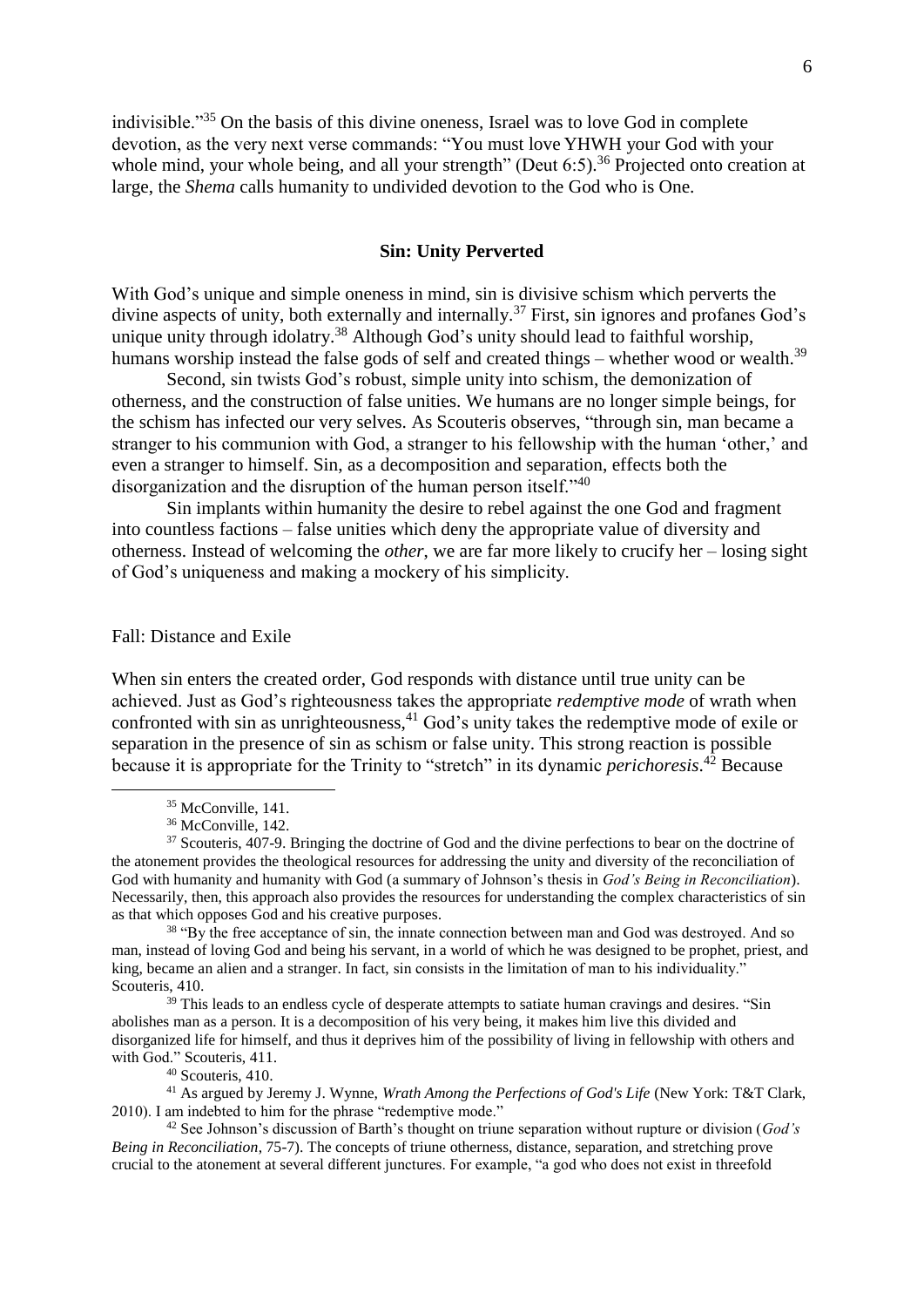God cannot tolerate a false, schismatic unity with his creation and his people, it is appropriate for God to distance himself from the perversions of sin.

Consider Genesis 3, when Adam and Eve are banished from the Garden of Eden and the creation itself is cursed as God "pushes it away," so to speak, from his *shalom* and presence. While God's omnipresence and immanence are not diminished, there is a distancing within the curse as well as banishment. According to Walton, "the biggest problem of the Fall was...the loss of access to the presence of God."<sup>43</sup> Furthermore, Walton claims that "the overwhelming loss was not paradise; it was God. Throughout all the rest of the Old Testament one never hears talk of regaining the comfort of Eden, but regaining access to God's presence was paramount."<sup>44</sup>

Nevertheless, God remains merciful in his reaction to schismatic sin, for he patiently refuses to respond with the full and permanent exile it deserves. The redemptive *missio Dei* explains why God first responds with distance. To drag hastily his divisive creatures back into full fellowship with himself would create a disastrous false unity. God partially and temporarily separates himself from his sin-stained creation for the greater goal of achieving true *at-one-ment* with it in the end.

Despite the schismatic perversion of his oneness, he calls Abraham and the nation of Israel back to unity with himself through covenant. He endeavors to pull them – and through them as a priestly nation, the world – back from the partial exile into covenantal fellowship and oneness. In a repetition of God's creative purposes, he seeks to be recognized in his uniqueness by the people of Israel and to share his simplicity with them in faith and faithfulness through Torah and covenant.

However, the faithless Israelites repeatedly eschew the loving faithfulness of their God. As promised, God distances their schismatic sin from his perfect unity once more through the exile of the nation.<sup>45</sup> Nevertheless, even on the brink of exile he promises to make a new covenant with them – to remain faithful to them in, through, and beyond their exile.<sup>46</sup> Through the True Israelite, Jesus the Messiah, he will bring them back from exile and restore them to proper oneness with himself.

## **Christ: Unity Stretched**

In light of the oneness of God, the nature of sin, and pitiful state of humanity left in exile, the saving work of Christ is that of re-unification, reconciliation, and *at-one-ment*, both internal and external. Through the incarnation, death, and resurrection of the Son of God, the triune God meets humanity in its partial exile, sentences himself to the utmost exile in their stead at the cross, and brings the Son and all who are united with him in faith back from the far country of exile into full union with the Trinity.

otherness cannot take upon himself human nature without losing himself or drink the cup of his own wrath without destroying himself," Johnson, *God's Being in Reconciliation*, 75.

<sup>43</sup> John H. Walton, *Genesis* (NIV Application Commentary; Grand Rapids: Zondervan, 2001), 231. <sup>44</sup> Walton, 231.

<sup>45</sup> Consider, for example, the curses for covenantal unfaithfulness found in Deut 27:14-26; 28:15-68, culminating with the threat of exile.

 $^{46}$  Cf. Jer 31.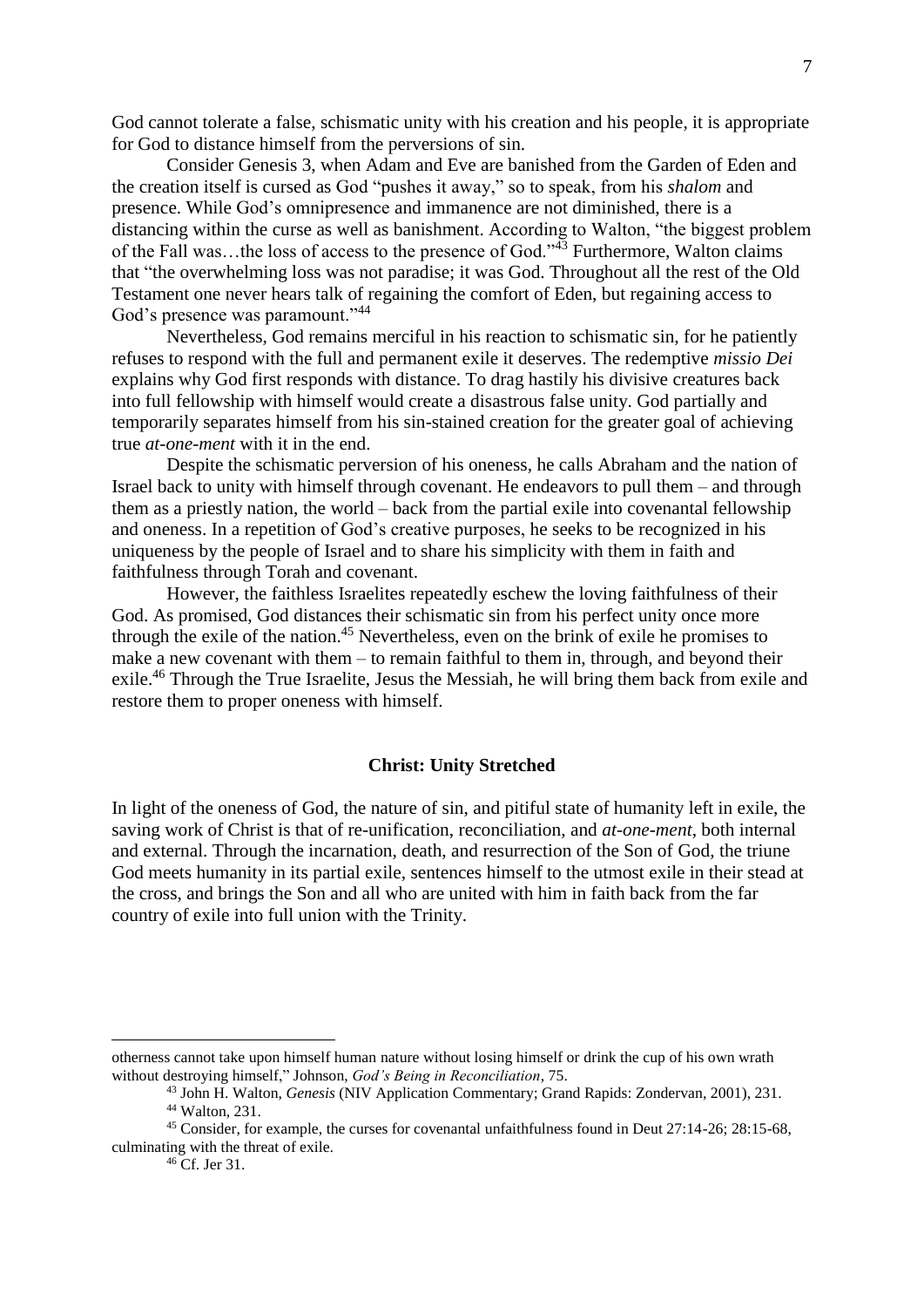At the incarnation, the Trinity stretches to meet us, through the Son, in our state of partial exile.<sup>47</sup> "God became what we are so that we might become what He is."<sup>48</sup> As the one God enters our midst as Jesus Christ, he pushes us to the side in our perverted attempts to exile others and create false unities. He closes the gap which had been created through banishment, identifying with humanity in order to liberate it.<sup>49</sup>

Although alone worthy to exile and banish, he takes on himself our sin-stained human nature. In Barth's words, "because our evil case otherwise meant our inevitable destruction, God willed to make it His own in Jesus Christ. What we are He Himself willed to become, in order to take and transform it from within, to make of it something new, the being of man reconciled with Himself."<sup>50</sup> Without succumbing to sin's siren call, he is fully affected by it, bringing this nature into the life of God and thereby intensifying the divine reaction against it into an ultimate tension. <sup>51</sup> The one ultimately worthy *to* exile is now also the one ultimately worthy *of* exile.

At the cross, the Trinity stretches to the utmost, as the Son of God, worthy to mete out the sentence of exile, instead *goes into exile* – into the far country of the grave – bearing the consequences of the perversions of God's unity for the sake of humanity's salvation.<sup>52</sup> According to Barth, "in the place of all men [Christ] has himself wrestled with that which separates them from him. He has himself borne the consequence of this separation to bear it away."<sup>53</sup> At the death of Christ, the Trinity has stretched to its limit, and yet humanity is left in a state of partial exile as before. 54

However, the exiled Son of God is vindicated as the Savior of the world and brought back from the far country of death. Through this movement of the Son into the utmost exile and back again, sin itself as the perversion of God's unity is offered up to destruction. <sup>55</sup> And crucially, all humanity who is united to him by grace through faith – everyone who is therefore *in Christ* – gets caught up with the Son in his return to the simple and unique

1

<sup>53</sup> CD IV/1, 247.

<sup>55</sup> "In the suffering and death of Jesus Christ it has come to pass that in his own person he has made an end of us as sinners and therefore of sin itself by going to death as the One who took our place as sinners. In his person he has delivered up us sinners and sin itself to destruction." CD IV/1, 253.

<sup>&</sup>lt;sup>47</sup> At the incarnation, the Trinity stretches, through the election of God to become Jesus of Nazareth. According to Barth, God's being-in-act takes the eternal shape of this election. From eternity God has chosen to become the person Jesus in the Son, and he has ordered his acts of self-revelation so that this is the center. We therefore look to Christ and Christ alone to witness and experience the fullness of the Godhead and the divine perfections. See Johnson, *God's Being in Reconciliation*, 35-40.

<sup>48</sup> Irenaeus and Athanasius; quoted by McKnight, 54.

<sup>&</sup>lt;sup>49</sup> "Incarnation means identification for the sake of liberation." McKnight, 55.

<sup>50</sup> CD IV/1, 242.

<sup>51</sup> CD IV/1, 237-8.

<sup>&</sup>lt;sup>52</sup> This stretching of the Trinity is not foreign to the divine essence, but rather appropriate to it. As Volf notes, "the very nature of the triune God is reflected on the cross of Christ. Inversely, the cross of Christ is etched in the heart of the triune God; Christ's passion is God's passion" (127). Even more to the point: "at the heart of the cross is Christ's stance of not letting the other remain an enemy and of creating space in himself for the offender to come in. Read as the culmination of the larger narrative of God's dealing with humanity, the cross says that despite its manifest enmity toward God humanity belongs to God; God will not be God without humanity" (126). Miroslav Volf, *Exclusion and Embrace: A Theological Exploration of Identity, Otherness, and Reconciliation* (Nashville, TN: Abingdon, 1996), 126-7.

<sup>&</sup>lt;sup>54</sup> Without presuming to know the exact limit to which the Trinity can stretch, it seems crucial to deny an ontological division within the Trinity at the cross in violation of God's simplicity. I again appeal to Johnson's discussion of Barth's thought on triune separation without division (*God's Being in Reconciliation*, 75-7), redirecting his focus on the incarnation toward the crucifixion. Similarly, McCall draws upon Trinitarian theology and the doctrine of divine simplicity to refute the view (perhaps best exemplified by Jürgen Moltmann) that "the cross of Christ represents a rupture within the Trinity" (15). See Thomas H. McCall, *Forsaken: The Trinity and the Cross, and Why It Matters* (Downers Grove, IL: IVP Academic, 2012), 13-47.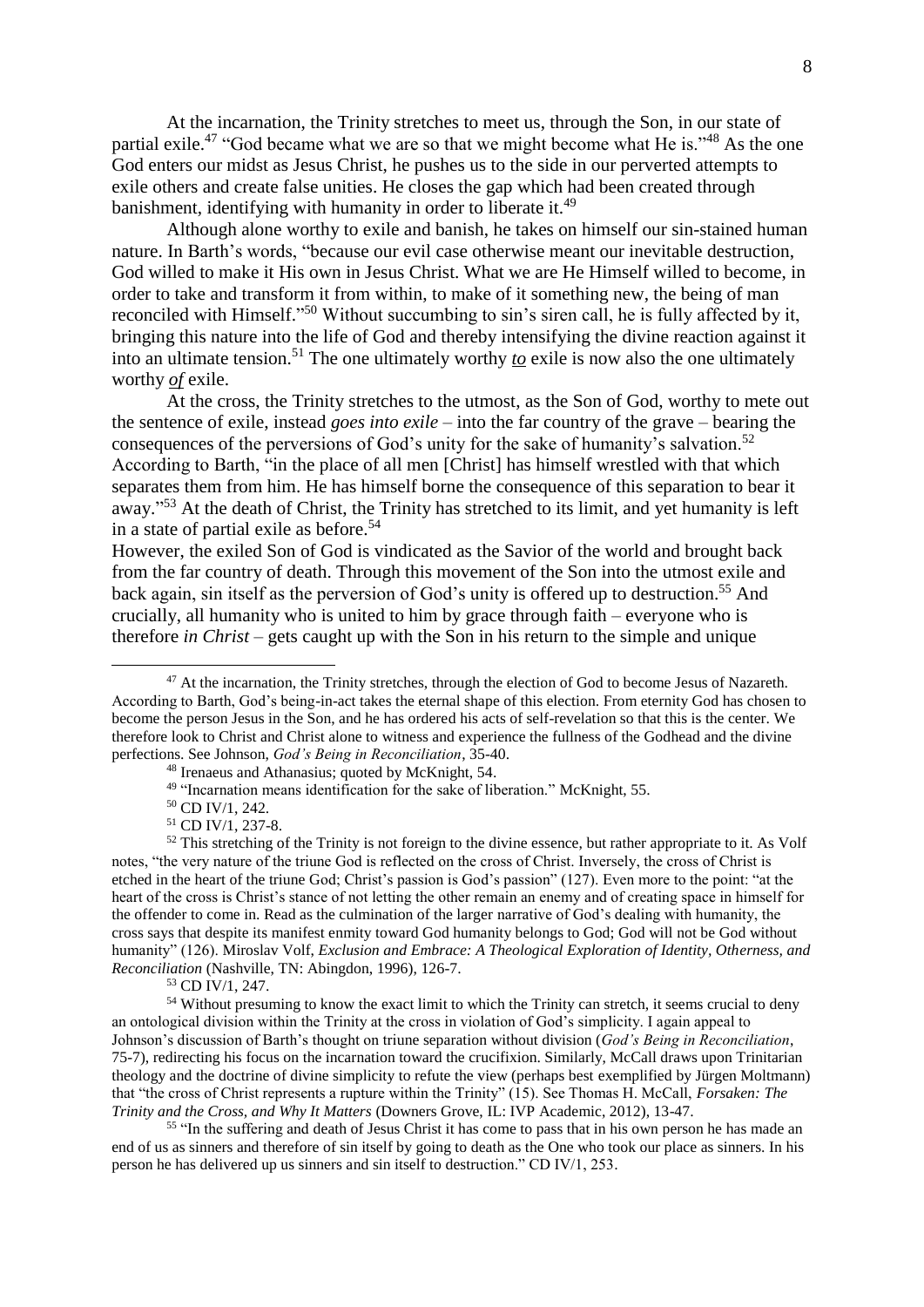*perichoretic* unity of the triune God.<sup>56</sup> As the nexus of redemption and re-creation, the resurrection is crucial – for the focus of the atonement is not merely to sentence sin with its proper exile, but to fulfill God's creative purposes for unity and participation in the divine life. 57

## **Salvation: Unity Restored**

Salvation is therefore this unmerited entrance, through and in the Son, into the unified Trinitarian life of the Godhead. <sup>62</sup> Internally and externally, unity is restored. <sup>63</sup> The people of God are set free from their perverse desires to divide and create false unities. Instead, they are placed in right, unified relationship with themselves, each other, creation, and God, who is eternally recognized and worshipped as God *alone*. The only hope for human unity is not an artificially constructed consensus, but grace-mediating and unifying faith in Jesus the Messiah.<sup>64</sup> Christ's prayer to the Father in John 17 is not a polite request that Christians might one day learn to get along better. It is a bold request that their unity might flow from the perichoretic unity by which the Father is in the Son and the Son is in the Father.<sup>65</sup> In fulfillment of his creative purposes, God saves those who are in Christ through faith, and this salvation entails a robust unity between creatures and Creator.<sup>66</sup>

1

 $\frac{63}{11}$  "If there is unity, it is because the re-creation of the human person is realized in Christ," for "in the person of Christ all distinctions and divisions are abolished." Scouteris, 407.

 $64$  The importance of this grace-mediating faith and its relevance to the unity of God's people should not be overlooked. As Barth notes:

There is no simplicity in the Church except for the simplicity of faith in this God who is trustworthy. There is no simplicity except for that of straightforward trust in the power of the mystery now revealed of the incarnation of the Word and the divine trinity. The simplicity of this straightforward trust will show itself to be the required and necessary simplicity, the true divine simplicity of the Christian, by the fact that it does not deviate a hair's breadth from its committal to the name of Jesus Christ. CD II/1, 461.

<sup>65</sup> Cf. John 17:21. According to Köstenberger, here Christ's "vision of a unified community, transcending mere institutional unity, encompasses present as well as future believers." Adreas J. Köstenberger, *John* (BECNT; Grand Rapids: Baker Academic, 2004), 498. In this prayer, McKnight notes that "nothing less than human participation in the *perichoresis* is in view." Furthermore, "round and round goes John's Gospel: as the Father is in the Son, as the Son is in the Father, so the Son is in us and we are in the Son. And, if we are in the Son, we are in the Father, and if we are in the Son and the Father, then we are designed for mutual interiority to the degree that humans can participate in God." McKnight, 17. In Scouteris' words, "the oneness of the people of God is not understood as an autonomous and enclosed reality but as a continuous and dynamic share of the divine fullness and oneness […] the divine oneness transforms human multiplicity into a harmonious agreement." Scouteris, 402.

<sup>66</sup> The eternal life to which humanity is saved is a relational knowledge of and union with God. Cf. John 17:3, 20-23.

<sup>56</sup> Cf. 1 Cor 15:20-22.

<sup>57</sup> "Atonement is both the elimination of the problem and the enablement of a new life." McKnight, 71. See 1 Cor 15:12-19 for Paul's take on the necessity of the resurrection.

<sup>62</sup> "The atonement begins in the *perichoresis* of God, that eternal communion of interpersonal love, and that *perichoresis* becomes incarnate in the Son of God, the *Logos*, Christ Jesus, who assumes…what we are…in order to draw us into that *perichoresis*." McKnight, 60. As Gunton notes, "for Barth, salvation is the fulfillment of a covenant, an eternal covenant, according to which God purposes to bring the human race into reconciled relation with himself. Salvation is the reconciliation between God and the human creation whom he loves in Christ." Colin Gunton, "Salvation," in *The Cambridge Companion to Karl Barth* (ed. John Webster; New York: Cambridge University Press, 2000), 144.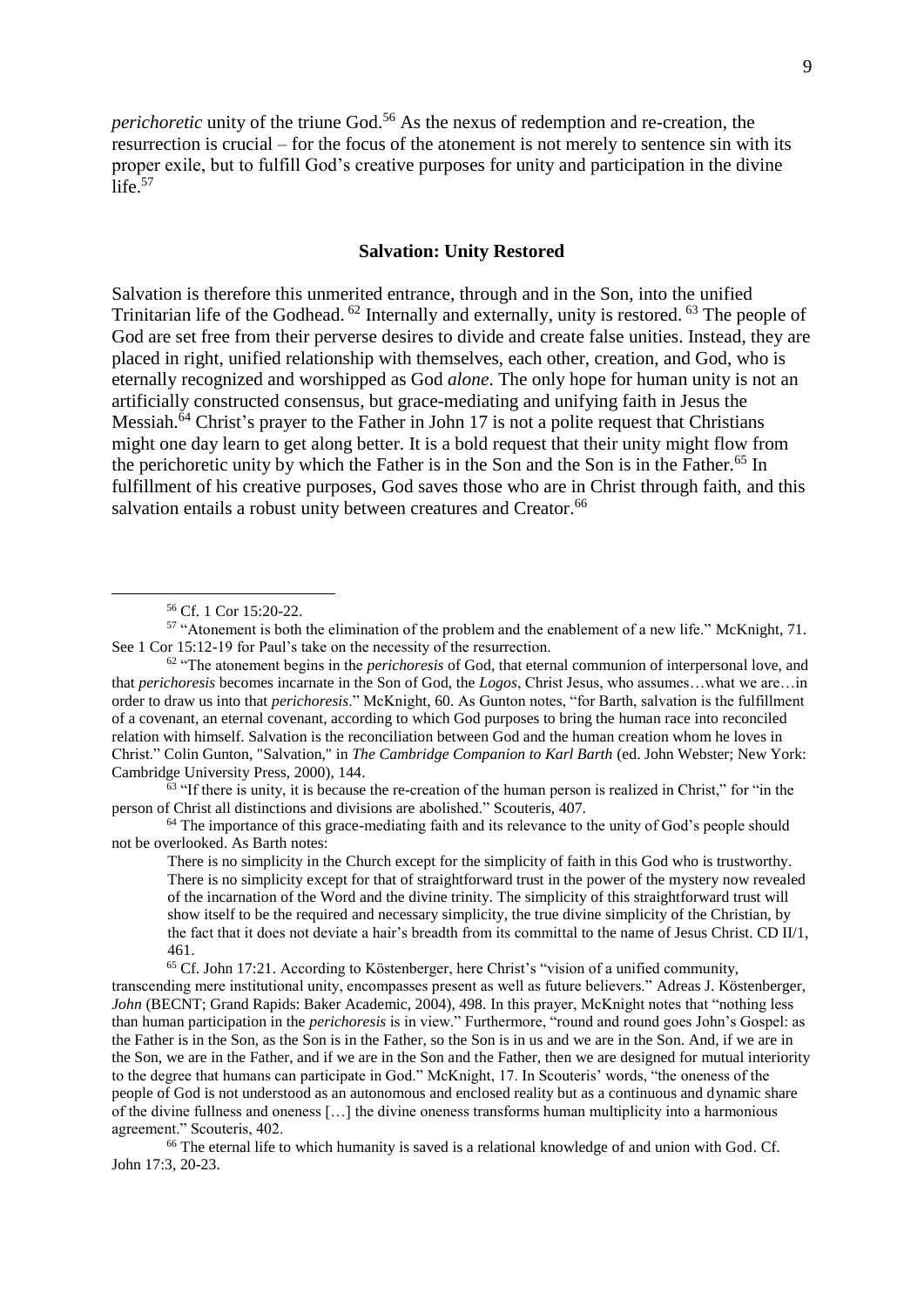#### ECCLESIOLOGICAL RELEVANCE

If this theory of the atonement has theological and exegetical merit, then the church is obligated to respond to the truths therein – for a divided and divisive church denies in praxis the gospel it proclaims. <sup>67</sup> According to God's creative purposes, this unity-based theory of the atonement demands that God's unique unity be recognized, and that his simple unity be demonstrated.

God's uniqueness demands exclusive worship and the rejection of idolatry. Although physical idols may not be as universally common today as they once were, invisible idols are as prevalent as ever – especially within the context of Western materialism, where money, influence, and power are the modern-day Baals which the church must eschew to worship God with heart, soul, and strength.

God's simplicity requires unity: with ourselves, each other, all of creation, and God himself. Christians must reject false unities in favor of true ones – ever watchful of the temptation to demonize otherness, divide, and create false unities in paltry imitation of divine distancing and exile. Because God exercised redemptive separation *in order that* true unity might be achieved through Christ, only the gravest *divisive* offences in doctrine and praxis, and not mere differences of opinion, should merit Christian separation. Ecumenism and catholicity are to be embraced, not feared – for the most dangerous heretics are those who cause divisions in opposition to the unifying *missio Dei*. <sup>68</sup> Christians must prefer true, robust unity to false, forced homogeneity. Since the saving work of Christ is that of re-unification and *at-one-ment* with God, each other, our very selves, and creation, pursuing supposed righteousness and doctrinal purity at the expense of unity – especially the unity of the church – is therefore a shameful undoing of the work of God in Christ to reconcile all things to himself.<sup>70</sup>

Nevertheless, this pursuit of robust unity is rarely easy. As Volf notes, "as God does not abandon the godless to their evil but gives the divine self for them in order to receive them into divine communion through atonement, so also should we – whoever our enemies and whoever we may be.<sup>"71</sup> Therefore, our demonstrations of simple unity should not only prompt us to encourage unity where it already occurs, but to engage areas of division as ambassadors for unity, reaching out to both victims and divisive aggressors when it comes to schism and discord – extending the oneness of God to the darkest, divided corners of his creation.<sup>72</sup>

<u>.</u>

<sup>72</sup> See 2 Cor 5:18-20.

<sup>67</sup> Köstenberger, 499, n. 78. Similarly: "Unless [Christians] are unified, how can they expect to give authentic, credible testimony to the Father, who is united with the Son and the Spirit in revealing himself and his salvation in Christ?" Köstenberger, 499.

To this end, it is helpful to revisit the prayer of Jesus: "[I pray] that all of them may be one, Father, just as you are in me and I am in you. May they also be in us *so that the world may believe that you have sent me*" (John 17:21; emphasis added). Here are the desired end (the unity of the church), the theological means (invitation through Christ into the divine *perichoresis* of God's oneness), and the desired missional effect (global belief in the redemptive *missio Dei* as accomplished in the Messiah).

<sup>68</sup> Cf. Rom 16:17.

<sup>70</sup> Consider Ephesians 4:4-6,3: because "there is *one* body and *one* Spirit," *one* hope, "*one* Lord, *one* faith, *one* baptism, *one* God and Father of *all*, who is over *all* and through *all* and in *all*," we must seek to be one as God is one – "making every effort to keep the unity of the Spirit in the bond of peace" (emphasis added). In light of these things, Thielman rightly concludes that, if we "are unified with one another in [our] willingness to confess these truths, then [we] should be willing to engage in the practical attitudes and actions that foster the unity of the church for which Christ died." Frank Thielman, *Ephesians* (ECNT; Grand Rapids: Baker Academic, 2010), 261.

 $71$  Volf, 23.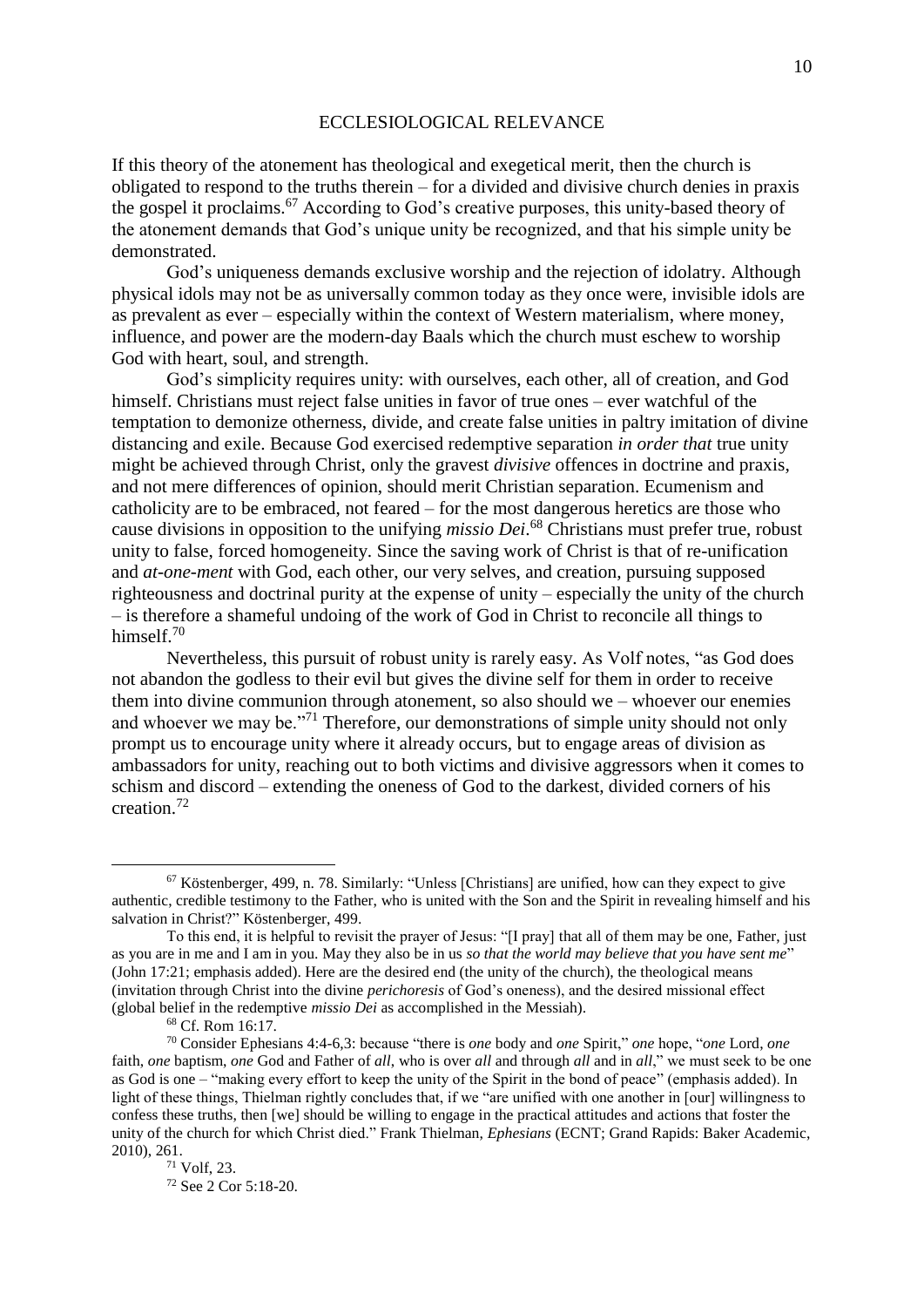#### **CONCLUSION**

It is theologically and exegetically legitimate to view the atonement as the act in which the one God fulfills his creative purposes by bringing his incomparable uniqueness and undivided simplicity to bear on our sinful, divisive condition through the life, death, and resurrection of Jesus the Messiah in order to save a people to robust unity with himself, each other, and the entire creation.

The global church of Jesus Christ therefore has the responsibility and privilege of bringing these unifying atonement realities to bear on the here and now. If our proclamation, our gospel, be true, then we must honor the unique unity of God by eschewing all forms of idolatry as we worship him alone. We must also demonstrate the simple unity of God by valuing otherness, transcending our differences, and pursuing true, robust unity in fulfillment of the *missio Dei*. Then, and only then, will the high priestly prayer of the one who faced exile in our stead be answered: "[I pray] that all of them may be one, Father, just as you are in me and I am in you. May they also be in us so that the world may believe that you have sent me."<sup>73</sup>

Amen.

<sup>73</sup> John 17:21.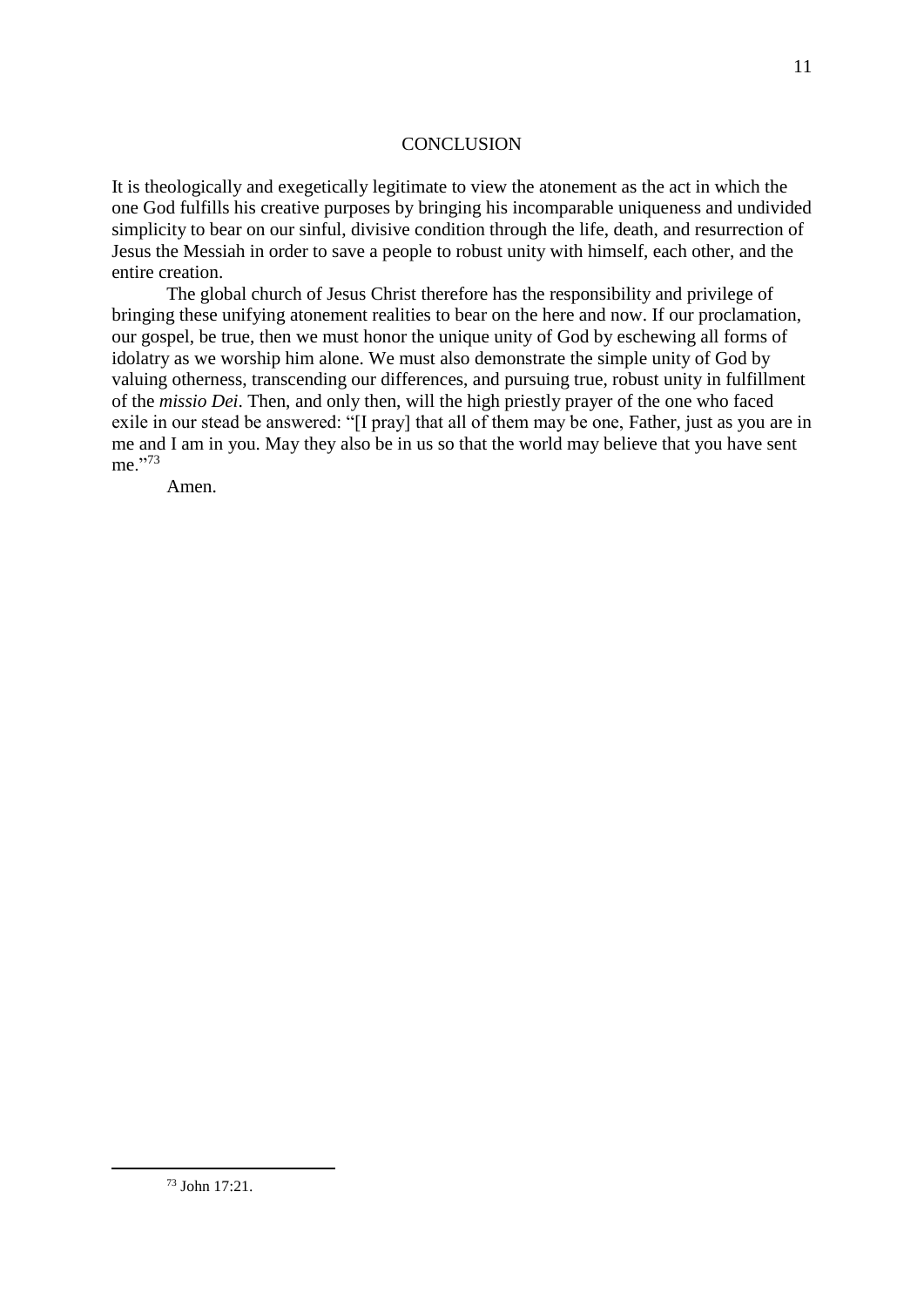#### BIBLIOGRAPHY

- Baker, Mark D., ed. *Proclaiming the Scandal of the Cross: Contemporary Images of the Atonement.* Grand Rapids: Baker Academic, 2006.
- Barth, Karl. *Church Dogmatics*. 2<sup>nd</sup> edition. Edited by G.W. Bromiley and T.F. Torrance. Translated by G.W. Bromiley. 5 vols in 14 parts. Edinburgh: T & T Clark, 1936-77. Repr., Peabody, MA: Hendrickson, 2010.
- Beilby, James K., and Paul R. Eddy, eds. *The Nature of the Atonement: Four Views.* Downers Grove, IL: IVP Academic, 2006.
- Blocher, Henri A.G. "Atonement." Pages 72-76 in *Dictionary for Theological Interpretation of the Bible*. Edited by Kevin J. Vanhoozer, Craig G. Bartholomew, Daniel J. Treier and N.T. Wright. Grand Rapids: Baker Academic, 2005.
- Busch, Eberhard. *Barth.* Nashville, TN: Abingdon, 2008.
- —. *The Great Passion: An Introduction to Karl Barth's Theology.* Edited by Darrell L. Guder and Judith J. Guder. Translated by Geoffrey W. Bromiley. Grand Rapids: Eerdmans, 2004.
- Elwell, Walter A. "Atonement, Extent of." Pages 114-116 in *Evangelical Dictionary of Theology*. Edited by Walter A. Elwell. Grand Rapids: Baker Academic, 2001.
- Gibson, David, and Daniel Strange, . *Engaging with Barth: Contemporary Evangelical Critiques.* New York: T&T Clark, 2008.
- Gunton, Colin. "Salvation." Pages 143-158 in *The Cambridge Companion to Karl Barth.* Edited by John Webster. New York: Cambridge University Press, 2000.
- Johnson, Adam J. *Atonement: A Guide for the Perplexed.* New York: T&T Clark, forthcoming.
- —. *God's Being in Reconciliation: The Theological Basis of the Unity and Diversity of the Atonement in the Theology of Karl Barth.* New York: T&T Clark, 2012.
- Köstenberger, Adreas J. *John.* Baker Exegetical Commentary on the New Testament. Grand Rapids: Baker Academic, 2004.
- McCall, Thomas H. *Forsaken: The Trinity and the Cross, and Why it Matters*. Downers Grove, IL: IVP Academic, 2012.
- McConville, J.G. *Deuteronomy.* Apollos Old Testament Commentary 5. Downers Grove, IL: IVP, 2002.
- McKnight, Scot. *A Community Called Atonement.* Nashville, TN: Abingdon, 2007.
- Moltmann, Jürgen. *The Way of Jesus Christ.* Minneapolis: Fortress, 1993.
- Morris, L.L. "Atonement." Pages 113-114 in *Evangelical Dictionary of Theology*, edited by Walter A. Elwell. Grand Rapids: Baker Academic, 2001.